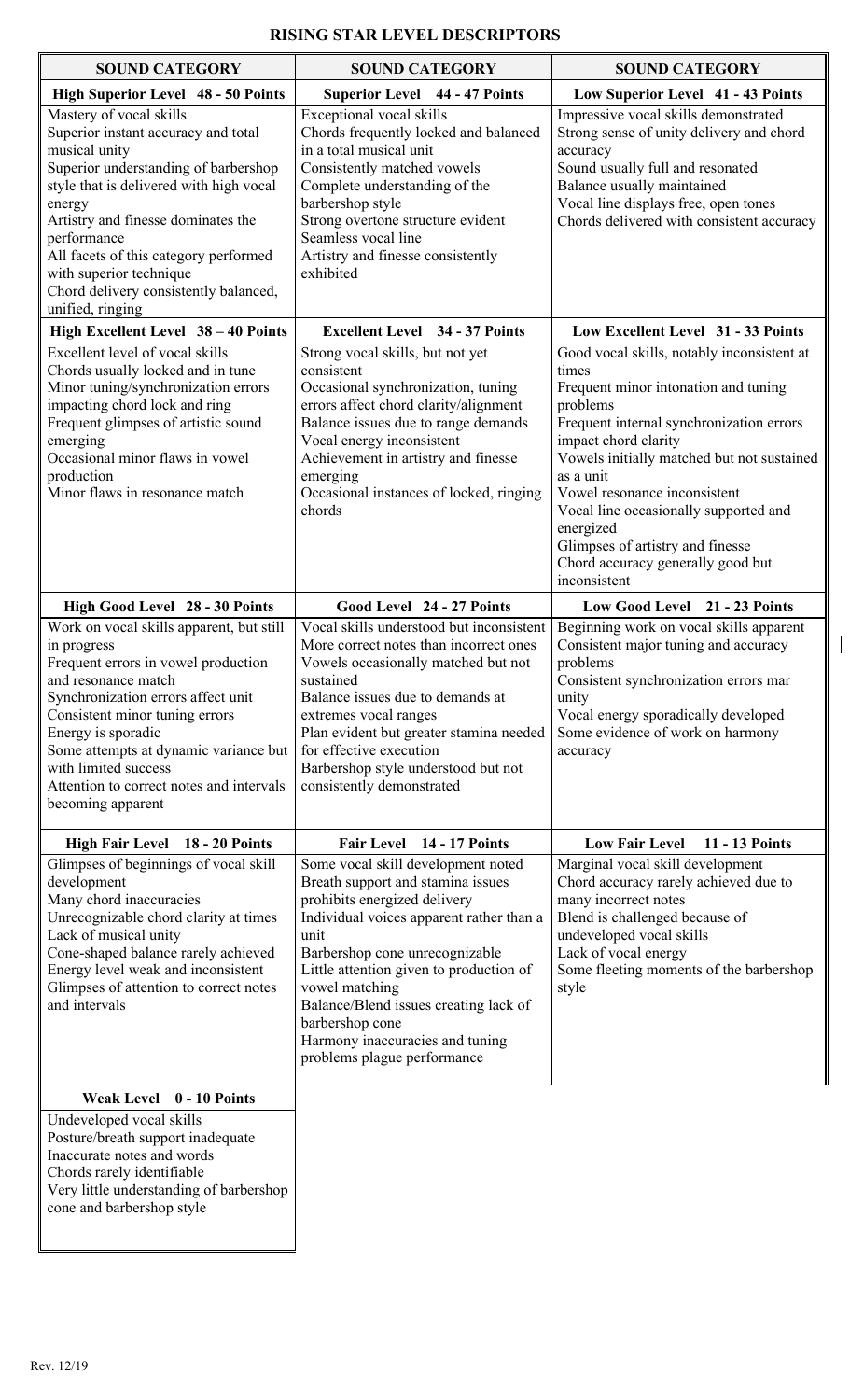| <b>MUSIC CATEGORY</b>                                                                                                                                                                                                                                                                                                                                                                                                                | <b>MUSIC CATEGORY</b>                                                                                                                                                                                                                                                                                                                                                                                                                                                                                        | <b>MUSIC CATEGORY</b>                                                                                                                                                                                                                                                                                                                                                                                                 |
|--------------------------------------------------------------------------------------------------------------------------------------------------------------------------------------------------------------------------------------------------------------------------------------------------------------------------------------------------------------------------------------------------------------------------------------|--------------------------------------------------------------------------------------------------------------------------------------------------------------------------------------------------------------------------------------------------------------------------------------------------------------------------------------------------------------------------------------------------------------------------------------------------------------------------------------------------------------|-----------------------------------------------------------------------------------------------------------------------------------------------------------------------------------------------------------------------------------------------------------------------------------------------------------------------------------------------------------------------------------------------------------------------|
| High Superior Level 48 - 50 Points                                                                                                                                                                                                                                                                                                                                                                                                   | <b>Superior Level 44 - 47 Points</b>                                                                                                                                                                                                                                                                                                                                                                                                                                                                         | Low Superior Level 41 - 43 Points                                                                                                                                                                                                                                                                                                                                                                                     |
| Solid vocal skills<br>Superior instant accuracy and total<br>musical unity<br>Highly creative arrangement of strong<br>barbershop vehicle<br>Interpretive plan captures essence of<br>ballad and up-tune delivery<br>Artistry and finesse capture the<br>barbershop style<br>Musical message/performer<br>involvement touching audience<br>Chord delivery consistently balanced,<br>unified, ringing                                 | Exceptional vocal skills<br>Chords locked and balanced in a total<br>musical unit<br>Interpretation of arrangement equal to<br>its strength and showcases performer's<br>capabilities<br>Exceptional execution of effective<br>musical plan for message delivery<br>Correct sense of tempo, pulse, rhythmic<br>execution of up-tunes and rubato<br>delivery of ballads<br>Performance captures nuances of<br>artistry and finesse<br>Musical "heart" apparent<br>Chords ring frequently                      | Impressive vocal skills demonstrated<br>Strong sense of unit delivery and chord<br>accuracy<br>Very strong arrangement of very strong<br>song with some creativity<br>Distinguished level of ballad and up-<br>tune interpretation<br>Artistry/barbershop style often evident<br>Chords delivered with consistent<br>accuracy                                                                                         |
| High Excellent Level 38 - 40 Points                                                                                                                                                                                                                                                                                                                                                                                                  | <b>Excellent Level</b> 34 - 37 Points                                                                                                                                                                                                                                                                                                                                                                                                                                                                        | Low Excellent Level 31 - 33 Points                                                                                                                                                                                                                                                                                                                                                                                    |
| Excellent level of vocal skills<br>Minor tuning/synchronization errors<br>impacting chord lock and ring<br>Strong arrangement of very good song<br>Minor flaws in plan execution<br>Musical energy generally consistent<br>Artistry and finesse often evident<br>Chords usually locked and in tune                                                                                                                                   | Strong vocal skills; occasionally<br>inconsistent<br>Occasional synchronization, tuning<br>errors affect chord clarity/alignment<br>Tonal center floats affecting fine tuning<br>Good song, well arranged and suitable<br>to performer<br>Performance is technique- or plan-<br>driven<br>Some achievement in musical artistry<br>evident<br>Occasional instances of locked, ringing<br>chords                                                                                                               | Good vocal skills; notably inconsistent<br>at times<br>Frequent minor intonation and tuning<br>problems<br>Frequent internal synchronization<br>errors impact chord clarity<br>Good arrangement of acceptable song;<br>somewhat suitable to performer's skills<br>Delivery of interpretive plan lacks<br>freedom<br>Glimpses of artistry and finesse<br>emerging<br>Chord accuracy generally good but<br>inconsistent |
| High Good Level 28 - 30 Points                                                                                                                                                                                                                                                                                                                                                                                                       | Good Level 24 - 27 Points                                                                                                                                                                                                                                                                                                                                                                                                                                                                                    | Low Good Level 21 - 23 Points                                                                                                                                                                                                                                                                                                                                                                                         |
| Work on vocal skills apparent but still<br>in progress<br>Consistent minor tuning errors<br>Good arrangement; some aspects<br>challenging to performer<br>Musical unity inconsistent<br>Interpretive plan evident<br>Tempo challenges in establishment and<br>maintenance in up-tunes<br>Mechanical delivery in ballads override<br>attempts at barbershop artistry<br>Attention to correct notes and intervals<br>becoming apparent | Vocal skills understood but inconsistent<br>Accuracy generally acceptable<br>Arrangement may present vocal<br>challenges<br>Frequent synchronization/tuning errors<br>mar chord clarity<br>Plan evident but greater stamina needed<br>for effective execution<br>Inappropriate or inconsistent tempos in<br>up-tunes; lack of forward motion in<br>ballads<br>Vocal energy beginning to emerge<br>Barbershop style understood but not<br>consistently demonstrated<br>More correct notes than incorrect ones | Work on vocal skills becomes<br>increasingly apparent<br>Consistent tuning and accuracy<br>problems<br>Arrangement is vocally demanding-<br>range-stretching<br>Musical plan lacks unity<br>Barbershop style aspects occur<br>occasionally<br>Musical artistry sporadically appears<br>Some evidence of work on harmony<br>accuracy                                                                                   |
| High Fair Level 18 - 20 Points<br>Glimpses of beginning vocal skill<br>effectiveness<br>Many wrong notes/chord clarity<br>mishaps<br>Musical demands of arrangement very<br>challenging to performer<br>Interpretive plan too advanced for skills<br>Inconsistent musical energy hampering<br>barbershop style<br>Glimpses of attention to correct notes<br>and intervals<br>Weak Level 0 - 10 Points                                | <b>Fair Level</b><br><b>14 - 17 Points</b><br>Some vocal skill development noted<br>Consistent note, chord, tuning errors<br>Lack of musical unity<br>Musical plan exceeds musical skill<br>Arrangement too difficult for performer<br>Barbershop style marred by lack of or<br>misplaced musical energy<br>Note accuracy worsens as performance<br>continues                                                                                                                                                | Low Fair Level 11 - 13 Points<br>Marginal vocal skill development<br>General lack of accuracy<br>Arrangement very difficult for<br>performer<br>Musical plan far beyond performer's<br>capabilities<br>Little understanding of barbershop<br>style<br>Many incorrect notes                                                                                                                                            |
| Undeveloped vocal skills<br>Posture/breath support inadequate<br>Inaccurate notes<br>Chords rarely identifiable<br>Arrangement much too difficult for<br>performer<br>Very little understanding of barbershop<br>style<br>Little attention to correct notes & words                                                                                                                                                                  |                                                                                                                                                                                                                                                                                                                                                                                                                                                                                                              |                                                                                                                                                                                                                                                                                                                                                                                                                       |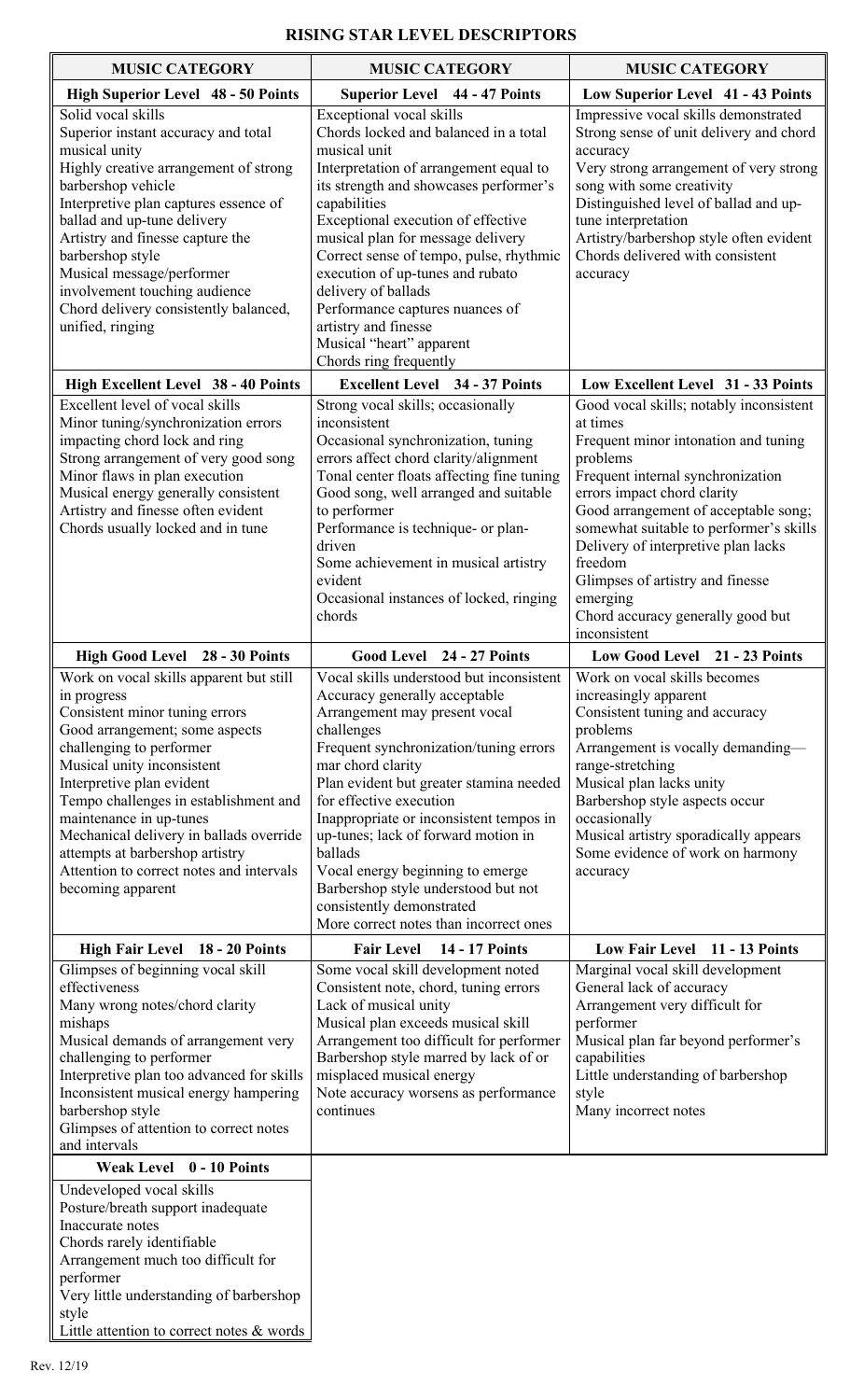| <b>EXPRESSION CATEGORY</b>                                                                                                                                                                                                                                                                                                           | <b>EXPRESSION CATEGORY</b>                                                                                                                                                                                                                                                                                                                              | <b>EXPRESSION CATEGORY</b>                                                                                                                                                                                                                                                                                        |
|--------------------------------------------------------------------------------------------------------------------------------------------------------------------------------------------------------------------------------------------------------------------------------------------------------------------------------------|---------------------------------------------------------------------------------------------------------------------------------------------------------------------------------------------------------------------------------------------------------------------------------------------------------------------------------------------------------|-------------------------------------------------------------------------------------------------------------------------------------------------------------------------------------------------------------------------------------------------------------------------------------------------------------------|
| High Superior Level 48 - 50 Points                                                                                                                                                                                                                                                                                                   | <b>Superior Level 44 - 47 Points</b>                                                                                                                                                                                                                                                                                                                    | Low Superior Level 41 - 43 Points                                                                                                                                                                                                                                                                                 |
| Solid mastery of vocal skills<br>Ensemble clearly demonstrates unity in<br>all aspects<br>Creative use of tension and drama<br>Superior understanding of barbershop<br>style that is delivered with high vocal<br>energy<br>Emotional communication is<br>natural, authentic, transcends the<br>present and captivates the audience. | Exceptional vocal skills<br>Consistently vowels/diphthongs delivered<br>throughout<br>Superior understanding of the barbershop<br>style<br>Musical/Lyrical delivery is performed with<br>vocal color, artistry, and finesse<br>Strong character and emotional<br>involvement from beginning to end                                                      | Impressive vocal skills demonstrated<br>Strong sense of unit delivery of<br>barbershop style with minor flaws<br>Sensitivity to lyrical/musical message<br>is present and delivered with dynamic<br>variance<br>Strong character identification and<br>involvement<br>Performance usually transcends<br>technique |
| <b>High Excellent Level 38 - 40 Points</b>                                                                                                                                                                                                                                                                                           | <b>Excellent Level</b> 34 - 37 Points                                                                                                                                                                                                                                                                                                                   | Low Excellent Level 31 - 33 Points                                                                                                                                                                                                                                                                                |
| Excellent level of vocal skills<br>Occasional misalignment of vowels<br>Musicality is present and connected to<br>the lyrical message<br>Emotional communication and<br>characterization is present and beginning<br>to transcend the footlights<br>Interpretation well-designed with minor<br>flaws                                 | Strong vocal skills; occasionally<br>inconsistent<br>Internal synchronization problems with<br>consonants and vowels<br>Artistry and finesse emerging allowing<br>flexibility in phrasing to have musical<br>freedom some of the time<br>Inconsistent unit involvement in<br>musical/lyrical message<br>Interruptions in tempos and/or rhythmic<br>flow | Good vocal skills, notably inconsistent<br>at times<br>Synchronization problems internally as<br>well as externally<br>Vowels initially matched but not<br>sustained as a unit<br>Focus on technique inhibits attempts at<br>artistry<br>Emotional communication<br>overshadowed by technique                     |
| High Good Level 28 - 30 Points                                                                                                                                                                                                                                                                                                       | Good Level 24 - 27 Points                                                                                                                                                                                                                                                                                                                               | Low Good Level 21 - 23 Points                                                                                                                                                                                                                                                                                     |
| Work on vocal skills apparent but still in<br>progress<br>Unity apparent but inconsistent<br>Frequent errors in vowel production, not<br>aligned as a unit<br>Barbershop style understood but not<br>delivered consistently<br>Energy is sporadic<br>Some attempts at<br>dynamic variance but with limited<br>success                | Vocal skills understood but inconsistent<br>Frequent synchronization problems<br>Vowel alignment needs unified approach<br>Phrase delivery lacks musicality and legato<br>flow<br>Interpretive plans emerging but require<br>stronger support<br>Characterization beginning to emerge,<br>needs greater stamina                                         | Vocal skills understood but<br>inconsistent<br>Consistent synchronization errors<br>Vowels require more consistent<br>alignment and resonance<br>Musical ideas need greater energy and<br>support<br>Interpretive plans lack freedom and<br>forward motion<br>Glimpses of emotional communication                 |
| High Fair Level 18 - 20 Points                                                                                                                                                                                                                                                                                                       | 14 - 17 Points<br><b>Fair Level</b>                                                                                                                                                                                                                                                                                                                     | Low Fair Level 11 - 13 Points                                                                                                                                                                                                                                                                                     |
| Glimpses of beginning vocal skill<br>effectiveness<br>Lack of musical unity<br>Vowel match lacks uniformity<br>Energy weak and inconsistent affecting<br>barbershop style<br>Characterization and<br>emotional connection not evident                                                                                                | Some vocal skill noted<br>Consistent major synchronization problems<br>Lack of common approach to vowel<br>alignment<br>Little meaningful interpretation of musical<br>passages<br>Lack of emotional communication of music<br>and lyrics                                                                                                               | Marginal vocal skill development<br>Consistent lack of vocal unity<br>Lack of vowel alignment<br>Energy not present under vocal/lyrical<br>lines<br>Barbershop style is undeveloped<br>Interpretive plans mechanical and non-<br>musical                                                                          |
| Weak Level 0 - 10 Points                                                                                                                                                                                                                                                                                                             |                                                                                                                                                                                                                                                                                                                                                         |                                                                                                                                                                                                                                                                                                                   |
| Undeveloped vocal skills<br>Lack of unity<br>Vowels need uniformity and resonance<br>Barbershop style is not apparent<br>Tempos are inconsistent<br>Emotional communication not apparent                                                                                                                                             |                                                                                                                                                                                                                                                                                                                                                         |                                                                                                                                                                                                                                                                                                                   |